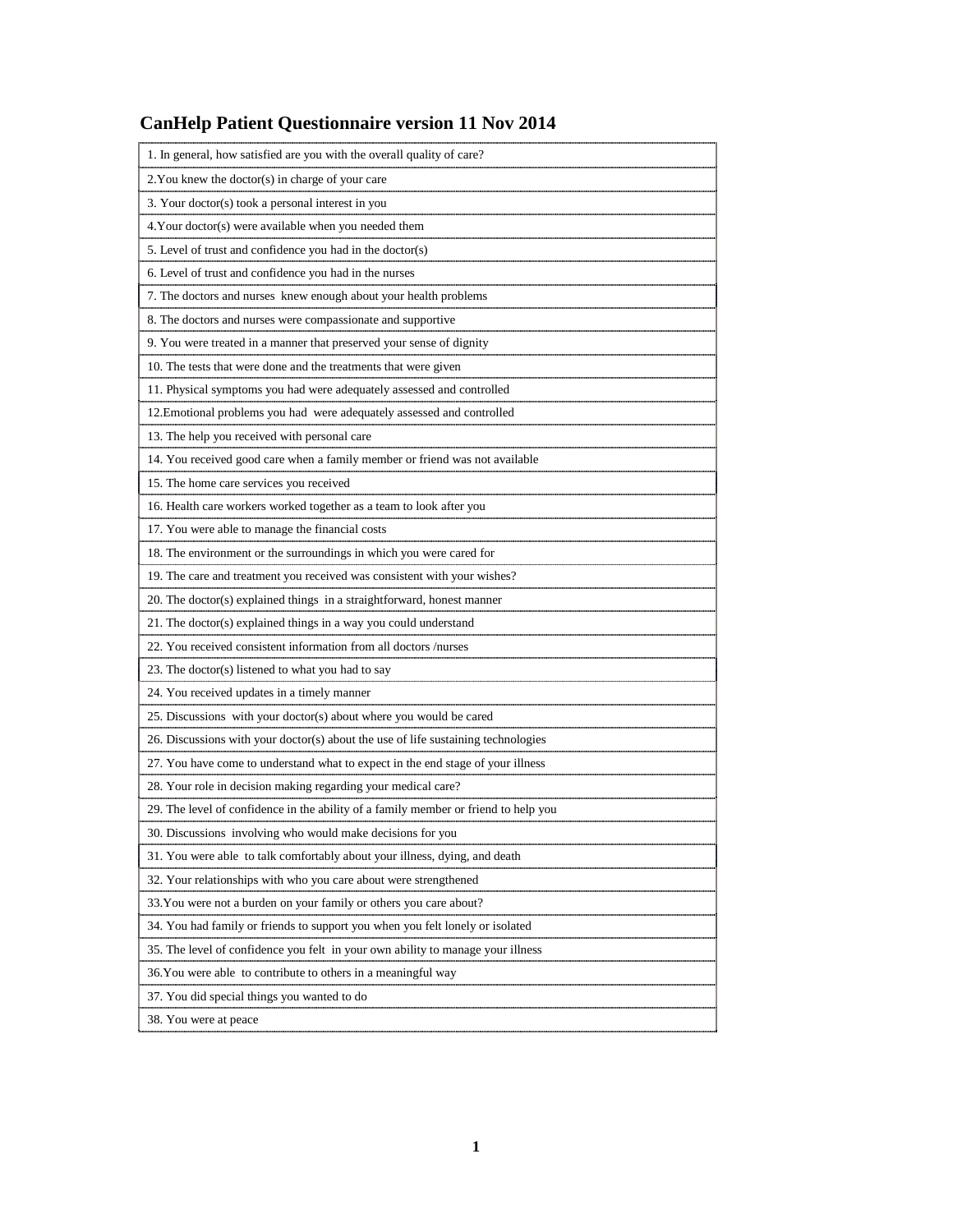# **CanHelp Caregiver Questionnaire version 11 Nov 2014**

| 1. In general, how satisfied are you with the quality of care your relative received during the past month?                                        |
|----------------------------------------------------------------------------------------------------------------------------------------------------|
| 2. In general, how satisfied are you with the way you were treated by the doctors and nurses looking after your relative during the<br>past month? |
| 3. You knew the doctor(s) in charge of your relative's care                                                                                        |
| 4. Doctor(s) took a personal interest in your relative                                                                                             |
| 5. The doctor(s) were available when you or your relative needed them                                                                              |
| 6. The level of trust and confidence you had in the doctor(s)                                                                                      |
| 7. Level of trust and confidence you had in the nurses                                                                                             |
| 8. The doctors and nurses knew enough about his or her health problems                                                                             |
| 9. The doctors and nurses l were compassionate and supportive of your relative                                                                     |
| 10. The doctors and nurses were compassionate and supportive of you                                                                                |
| 11. Your relative was treated in a manner that preserved his or her sense of dignity                                                               |
| 12. The tests that were done and the treatments that were given                                                                                    |
| 13. Physical symptoms your relative had were adequately assessed and controlled                                                                    |
| 14. Emotional problems your relative had were adequately assessed and controlled                                                                   |
| 15. The help your relative received with personal care                                                                                             |
| 16. Your relative received good care when you were not able to be with him/her                                                                     |
| 17. Home care services your relative received                                                                                                      |
| 18. Health care workers worked together as a team to look after your relative                                                                      |
| 19. You were able to manage the financial costs                                                                                                    |
| 20. The environment or the surroundings in which your relative was cared for                                                                       |
| 21. The care and treatment your relative received was consistent with his or her wishes                                                            |
| 22. Doctor(s) explained things in a straightforward, honest manner                                                                                 |
| 23. The doctor(s) explained things in a way you could understand                                                                                   |
| 24. You received consistent information about your relative's condition                                                                            |
| 25. You received updates in a timely manner                                                                                                        |
| 26. Doctor(s) listened to what you had to say                                                                                                      |
| 27. Discussions about where your relative would be cared for if he or she were to get worse                                                        |
| 28.Level of confidence you felt in your ability to help your relative manage his/her illness                                                       |
| 29. Discussions with the doctor(s) about the use of life sustaining technologies                                                                   |
| 30. You have come to understand what to expect at the end stage of your relative's illness                                                         |
| 31 Your role in decision-making regarding your relative's medical care                                                                             |
| 32. Discussions with your relative during the past month about wishes for future care                                                              |
| 33. You were able to talk comfortably with your relative about his/her illness, dying, and death                                                   |
| 34. Your relationship with your relative was strengthened during the past month                                                                    |
| 35. Level of confidence you felt in your relative's ability to manage his/her own illness                                                          |
| 36. You had enough time and energy to take care of yourself                                                                                        |
| 37. You had family or friends to support you when you felt lonely or isolated                                                                      |
| 38. You were able to contribute to others in a meaningful way                                                                                      |
| 39. You and your relative did special things you wanted to do                                                                                      |
| 40. You were at peace                                                                                                                              |